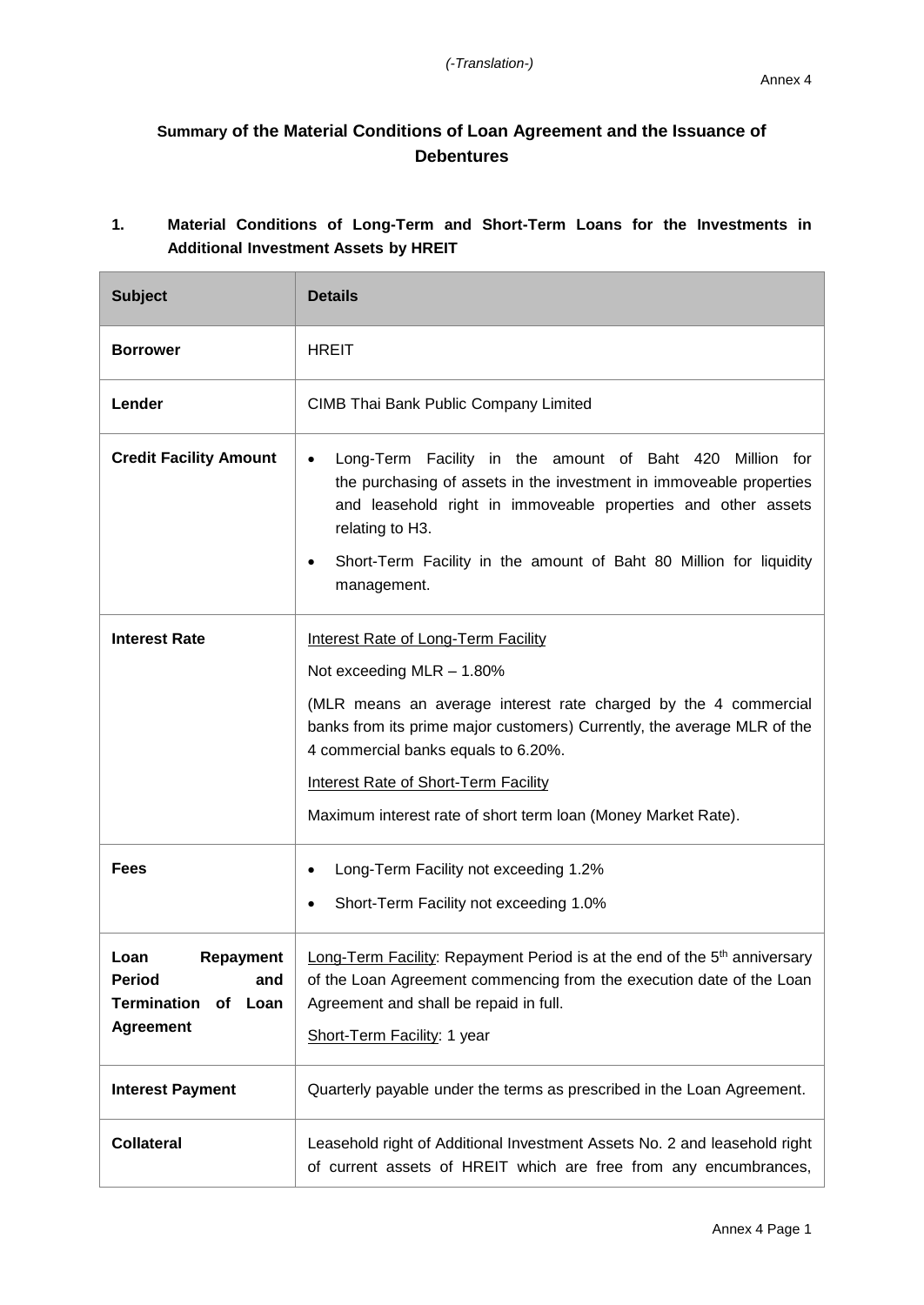| <b>Subject</b>            | <b>Details</b>                                                                                                                                                                                                                                                                                                                                                       |
|---------------------------|----------------------------------------------------------------------------------------------------------------------------------------------------------------------------------------------------------------------------------------------------------------------------------------------------------------------------------------------------------------------|
|                           | whereby the value of collateral during the term of agreement shall be<br>higher than 2 times of the accrual credit amount at any time.                                                                                                                                                                                                                               |
|                           | Assignment of leasehold right as collateral / conditional assignment of<br>insurance policy and endorsement to the lender as beneficiary and co-<br>insured / conditional assignment of lease and service agreements of<br>lessees / registration of leasehold right and/or right of claim and/or<br>insurance policy as collateral under the Business Security Act. |
| <b>Prepayment Fee</b>     | 1 percent of the loan prepayment amount under the following conditions:                                                                                                                                                                                                                                                                                              |
|                           | loan repayment by borrowing money from another bank;                                                                                                                                                                                                                                                                                                                 |
|                           | loan repayment by the issuance and offering for sale of<br>debentures whereby CIMB Thai Bank Public Company Limited is<br>not one of the underwriter.                                                                                                                                                                                                                |
| <b>Financial Conducts</b> | The Borrower shall maintain the Interest Bearing Debt/Equity Ratio to not<br>exceed 1.0.                                                                                                                                                                                                                                                                             |
|                           | The Borrower shall maintain the Interest Bearing Debt/ EBITDA Ratio to<br>not exceed 6.5.                                                                                                                                                                                                                                                                            |

**2. Material Conditions of Loans (including the loan from commercial bank and/or the issuance and offering for sale of debentures) in the Amount of Not Exceeding Baht 3,400,000,000 With or Without the Provision of Collateral Related to the Loan or the Debenture Issuance (the Additional Investment Assets No. 2 and the existing assets of HREIT) for Refinance of All HREIT's Debts**

| <b>Subject</b>                | <b>Details</b>                                                                                                                          |
|-------------------------------|-----------------------------------------------------------------------------------------------------------------------------------------|
| <b>Borrower</b>               | <b>HREIT</b>                                                                                                                            |
| Lender                        | Commercial banks                                                                                                                        |
| <b>Credit Facility Amount</b> | Long-Term Facility in the amount of not exceeding Baht 3,400 Million for<br>refinance of all current debts with financial institutions. |

2.1 Material Conditions of Loans from Commercial Banks